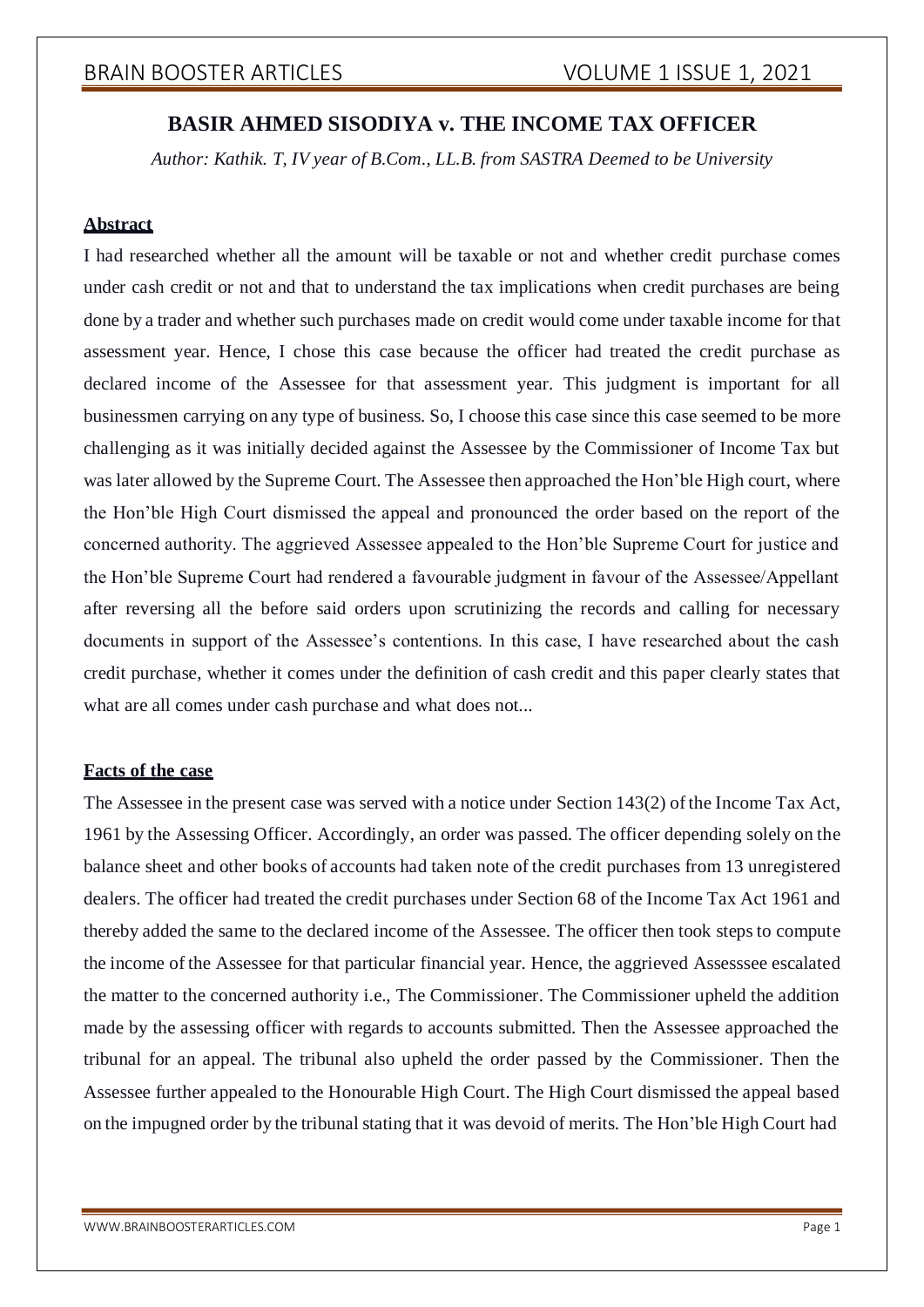opined that the amount shown as credits were not bonafide entries but were false and was just merely included in the records of the Assessee.

## **Critical review of the judgment**

## **Proceedings under the Assessing Officer, Income Tax**

In this case, the assessing officer while relying on the balance sheet and the books of the accountstook note of the cash credits amounting to Rs. 2,26,000 the officer treated that amount as cash credit under section 68 of Income Tax Act 1961 and he added the amount to the declared income of the Assessee and taxed them. Accordingly, the computation of income of the assessee for the assessment year 1998-99 is as follows:

Income is shown in the Returns Rs. 87500/-

| 1. | Disallowed<br>deductionU/s.24(1)<br>as<br>per<br>discussion         | $7200/-$ |        |
|----|---------------------------------------------------------------------|----------|--------|
| 2. | Additions in gross profit                                           | 10000/-  |        |
| 3. | Additions on the basis of<br>less Household expenses<br>withdrawals | 18000/-  |        |
| 4. | Unexplained credits as per<br>discussions                           | 226000/- | 261200 |
|    | Total taxable income tax                                            |          | 348700 |

## **Section 68 of the Income Tax Act, 1961**

Where any sum is found credited in the books of an Assessee maintained for any previous year, and the Assessee offers no explanation about nature and source thereof or the explanation offered by him is not, in the opinion of the Assessing Officer, satisfactory, the sum so credited may be charged to taxable income as the income of the Assessee of that previous year. Aggrieved by the penalty the Assessee/Appellant approached the Income Tax Commissioner. The Commissioner relied upon the report of the assessing officer and upheld the same.

## **Proceedings under the Income Tax Appellate Tribunal**

Thereafter the Assessee/Appellant preferred an appeal to the ITAT and in the appeal, the ITAT held the Commissioner's order as final and dismissed the same.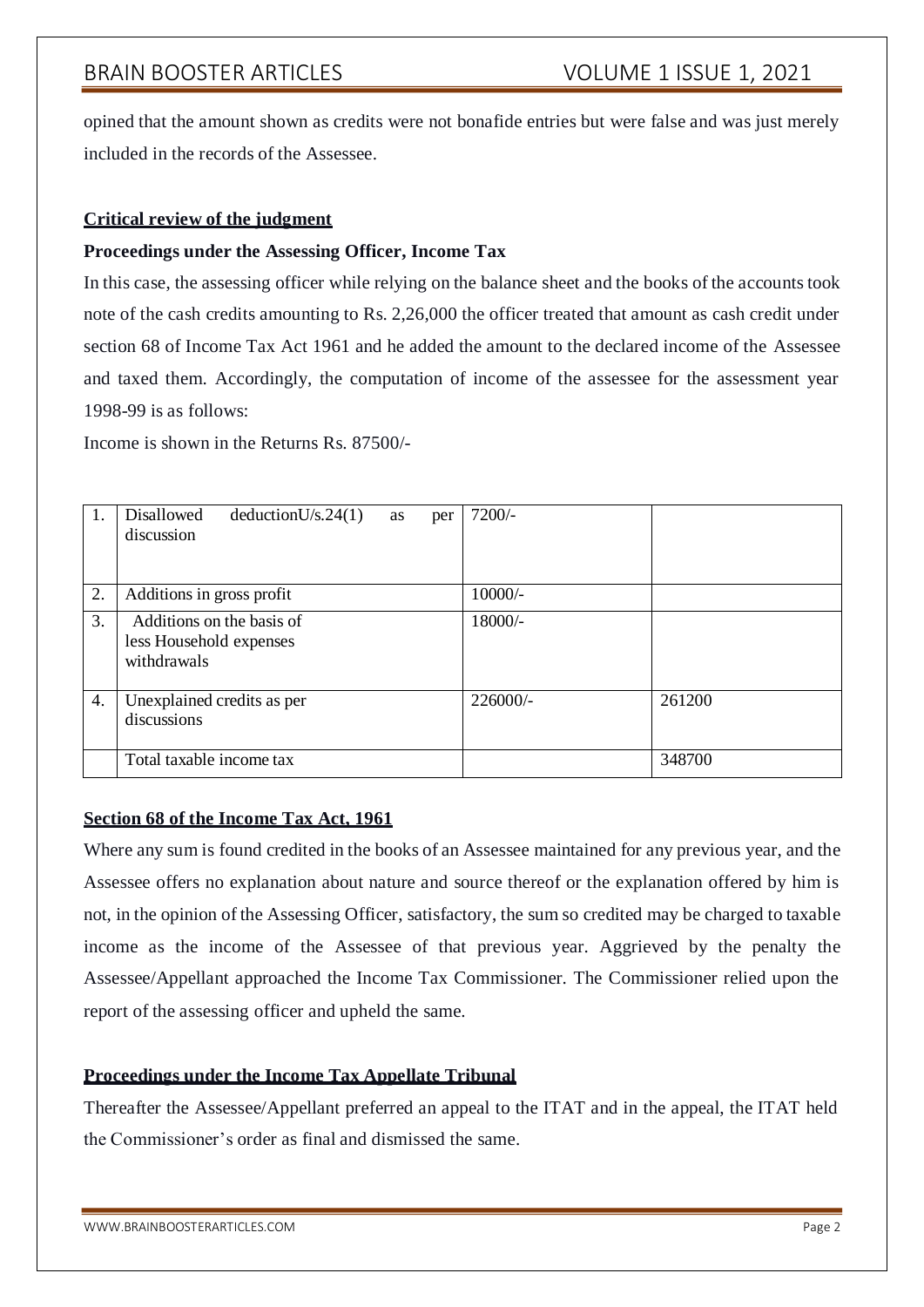### **An appeal preferred with the High Court**

Then the Assessee/Appellant filed an appeal before the Hon'ble High Court under section 260A of the 1961 Act. The Hon'ble High Court upheld the same as being devoid of truth and held that the amount shown as credit was nothing but a bogus entry and was hence justly added to the income of the Assessee by the Hon'ble High Court.

#### **Proceedings under the Commissioner of Income Tax (Appeal)**

It was held during the penalty proceedings, that out of the total 13 unregistered dealers, 12 unregistered dealers were examined by the Income Tax Officer. The said officer had neither doubted the identity of those 12 unregistered dealers out of 13 unregistered dealers nor did he offer any adverse comments regarding the sale of marble slabs to the Assessee/Appellant by the 12 unregistered dealers out of the 13 unregistered dealers. Moreover, it was clear that the 12 unregistered dealers had sold the marble slabs on credit for which the payment was due during the next 2 to 3 years thus, the appellate authority concluded that without the Appellant/Assessee purchasing marbles he could not sell marbles and that he had disclosed such marbles slabs purchase on credit in the closing stock of the trading account. The above said observation was made by the appellate authority being the competent forum during the penalty proceedings under section 271 of the Income Tax Act 1961 in favour of the Assessee/Appellant. However, the Appellant/assessee did not produce any evidence or explanation supporting his credit purchase made from his 12 unregistered dealers. The said 12 unregistered dealers confirmed having sold marble slabs on a credit basisto the Assessee/Appellant and the same statement given by the 12 unregistered dealers was accepted in toto by the appellate authority. The Income Tax Appellate Authority has now accepted the Assessee/Appellant's explanation after duly recording his findings that there was no room for concealment of income or any inaccurate particulars of income furnished by the Assessee/Appellant. This being the undisputed fact the additional amount assessed by the income tax authority could not be justified nor maintained. Finally, with the fond hope, the Assessee/Appellant filed an appeal in the Hon'ble Supreme Court and then the Top Court accepted his appeal and rendered justice.

#### **Legal Provisions**

## **Section 68 of the Income Tax Act, 1961**

Where any sum is found credited in the books of an Assesses maintained for any previous year, and the Assessee offers no explanation about nature and source thereof or the explanation offered by him is not, in the opinion of the Assessing Officer, satisfactory, the sum so credited may be charged to income- tax as the income of the Assessee of that previous year.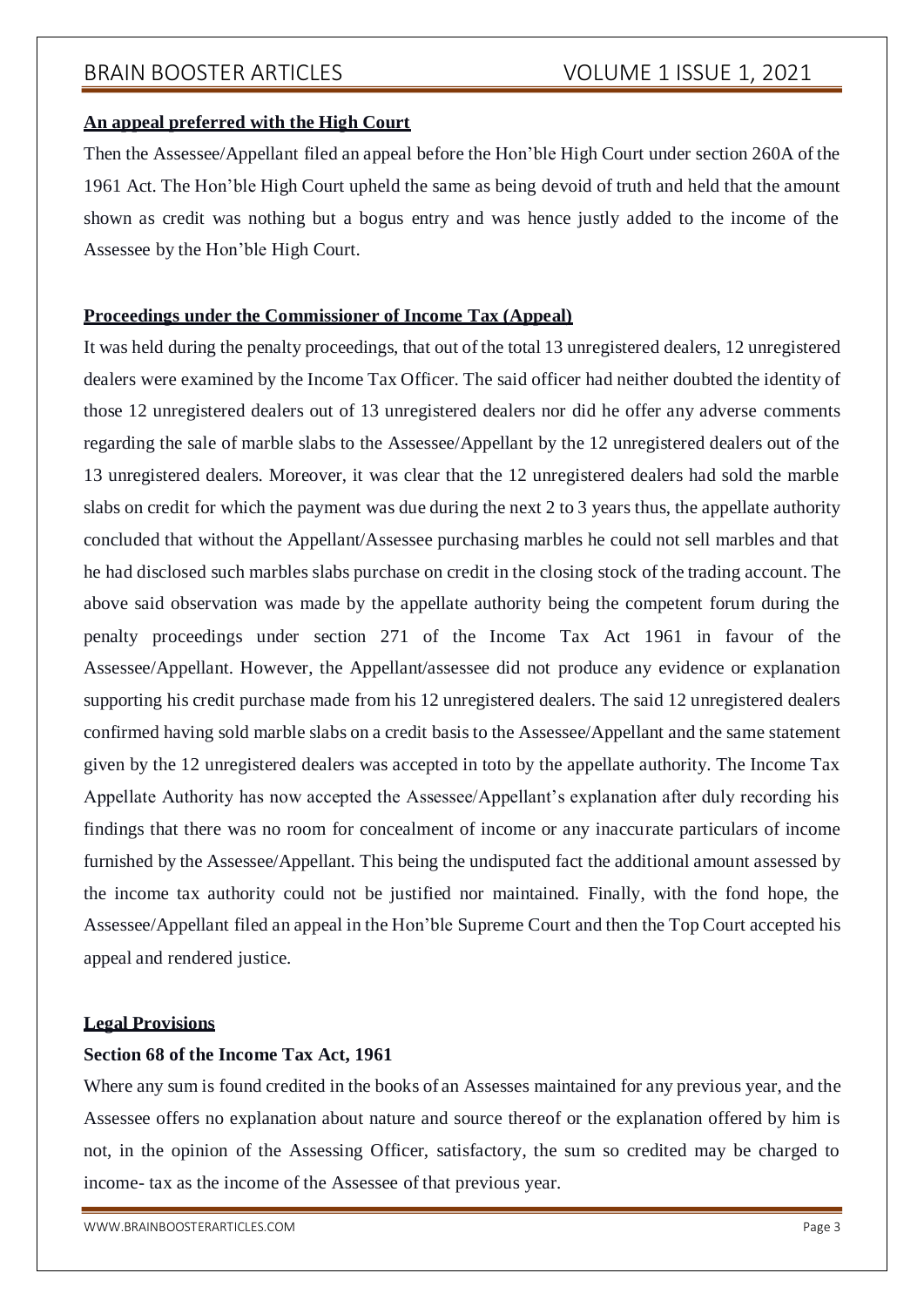### **Section 143 of income tax act, 1961**

143. (1) (a) Where a return has been made Under Section 139, or in response to a notice Under Subsection (1) of Section 142,-

(i) if any tax or interest is found due based on such return, after adjustment of any tax deducted at source, any advance tax paid and any amount paid otherwise by way of tax or interest, then, without prejudice to the provisions of Sub-section (2), an intimation shall be sent to the Assessee specifying the sum so payable, and such intimation shall be deemed to be a notice of demand issued Under Section 156 and all the provisions of this Act shall apply accordingly; and

(ii) if any refund is due based on such return, it shall be granted to the Assessee: Provided that in computing the tax or interest payable by, or refundable to, the Assessee, the following adjustments shall be made in the income or loss declared in the return, namely:

- 1. any arithmetical errorsin the return, accounts or documents accompanying it shall be rectified;
- 2. any loss carried forward, deduction, allowance or relief, which, based on the information available in such return, accounts or documents, is prima facie admissible but which is not claimed in the return, shall be allowed;
- 3. any loss carried forward, deduction, allowance or relief claimed in the return, which, based on the information available in such return, accounts or documents, is prima facie inadmissible, shall be disallowed:

Provided further that where adjustments are made under the first proviso, an intimation shall be sent to the Assessee, notwithstanding that no tax or interest is found due from him after making the said adjustments: Provided also that an intimation for any tax or interest due under this Clause shall not be sent after the expiry of two years from the end of the assessment year in which the income was first assessable.

## **Section 144 of income tax act, 1961**

144. (1) If any person-- (a) fails to make the return required Under Sub-section (1) of Section 139 and has not made a return or a revised return Under Sub-section (4) or Sub-section (5) of that section, or (b) fails to comply with all the terms of a notice issued Under Subsection (1) of Section 142 or fails to comply with a direction issued Under Sub-section (2A) of that section, or

(c) having made a return fails to comply with all the terms of a notice issued Under Sub-section (2) of Section 143, the Assessing Officer, after taking into account all relevant material which the Assessing Officer has gathered, shall, after giving the assessee an opportunity of being heard, make the assessment ofthe total income or loss to the best of his judgment and determine the sum payable by the Assessee based on such assessment.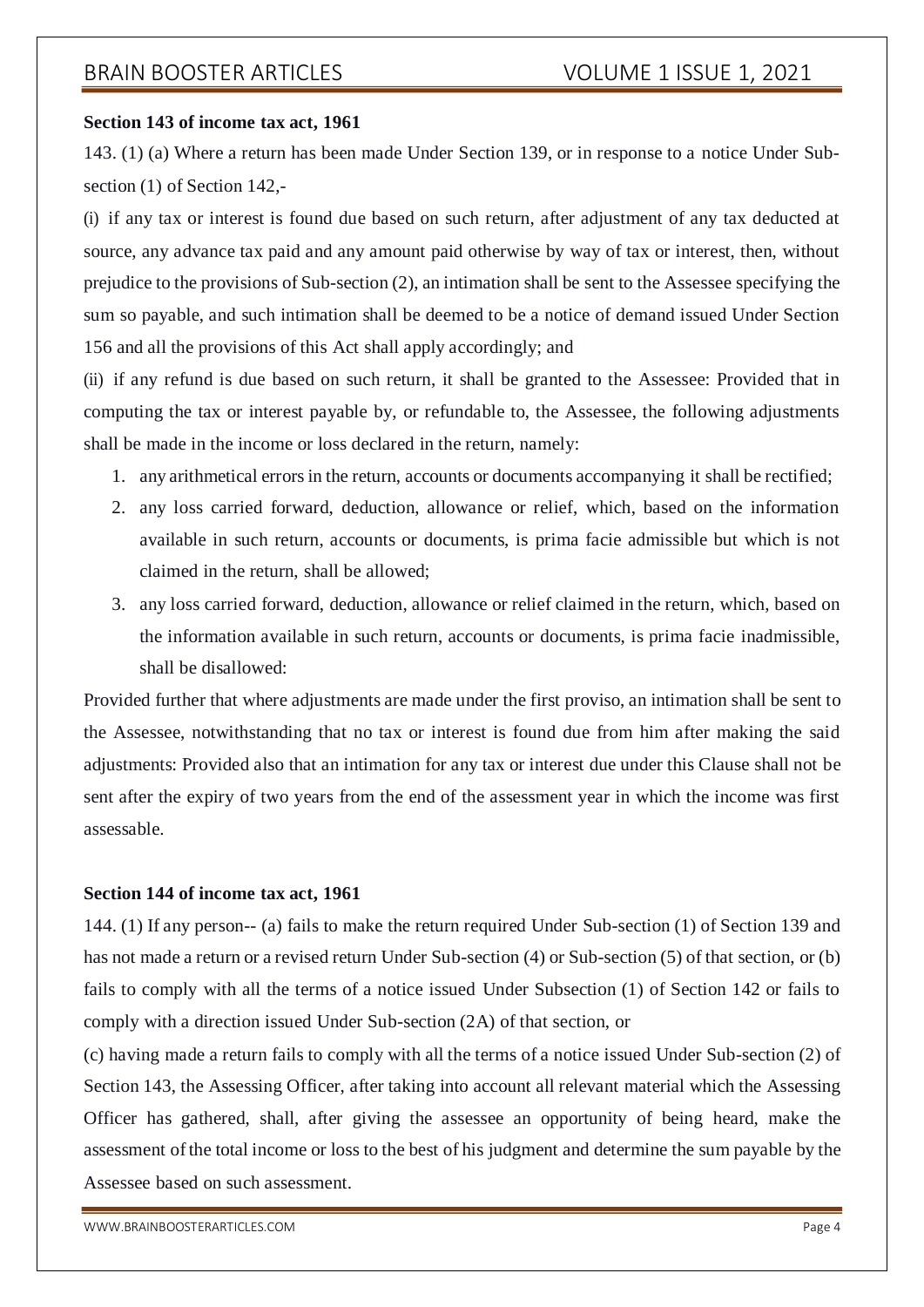Method of accounting: 145. (1) Income chargeable under the head "Profits and gains of business or profession" or "Income from other sources" shall, subject to the provisions of Sub-section (2), be computed by either cash or mercantile system of accounting regularly employed by the Assessee. (2) The Central Government may notify in the Official Gazette from time to time accounting standards to be followed by any class of assesses or in respect of any class of income. ( 3 ) Where the Assessing Officer is not satisfied with the correctness or completeness of the accounts of the Assessee, or where the method of accounting provided in Sub-section (1) or accounting standards as notified Under Subsection (2), have not been regularly followed by the Assessee, the Assessing Officer may assess inthe manner provided in Section 14.

#### **Definition of section 260A of income tax act, 1961**

**260A**. (1) An appeal shall lie to the High Court from every order passed in appeal by the Appellate Tribunal before the date of establishment of the National Tax Tribunal if the High Court is satisfied that the case involves a substantial question of law.

## **Substantial question of law**

Whether claim to purchase of goods on credit by the Assessee could be dealt with under section 68 of the Income Tax Act, 1961 (43 of 1961) as a cash credit by placing the burden of proof upon the Assessee to explain that the purchase price does not represent his income for the given assessment year.

#### **Assessee/ Appellant's arguments**

The Appellant states that he was served with a notice under section 143(2) of the Income Tax Act 1961. in continuation to which the assessment order was passed. The question that arose was that the challenge regarding certain entries that were made in the books of the accounts to be specific regarding credit amounts totalling to Rs 2,26,000 the Income Tax Officer had added these credits to the Assessesse/Appellant's declared income under section 68 of the Income Tax Act 1961. and the proceeded calculating the income for the assessment year. The Appellant then preferred an Appeal with the income Tax Appellate Tribunal which was allowed in part and then he filed an Appeal before the Hon'ble High Court under section 260A of The Income Tax Act 1961. The Appeal after get admitted and framed the following substantial question of law

Whether claim to purchase of goods on credit by the Assessee could be dealt with under section 68 of the Income Tax Act, 1961 (43 of 1961) as a cash credit by placing the burden of proof upon the Assessee to explain that the purchase price does not represent his income for the given assessment year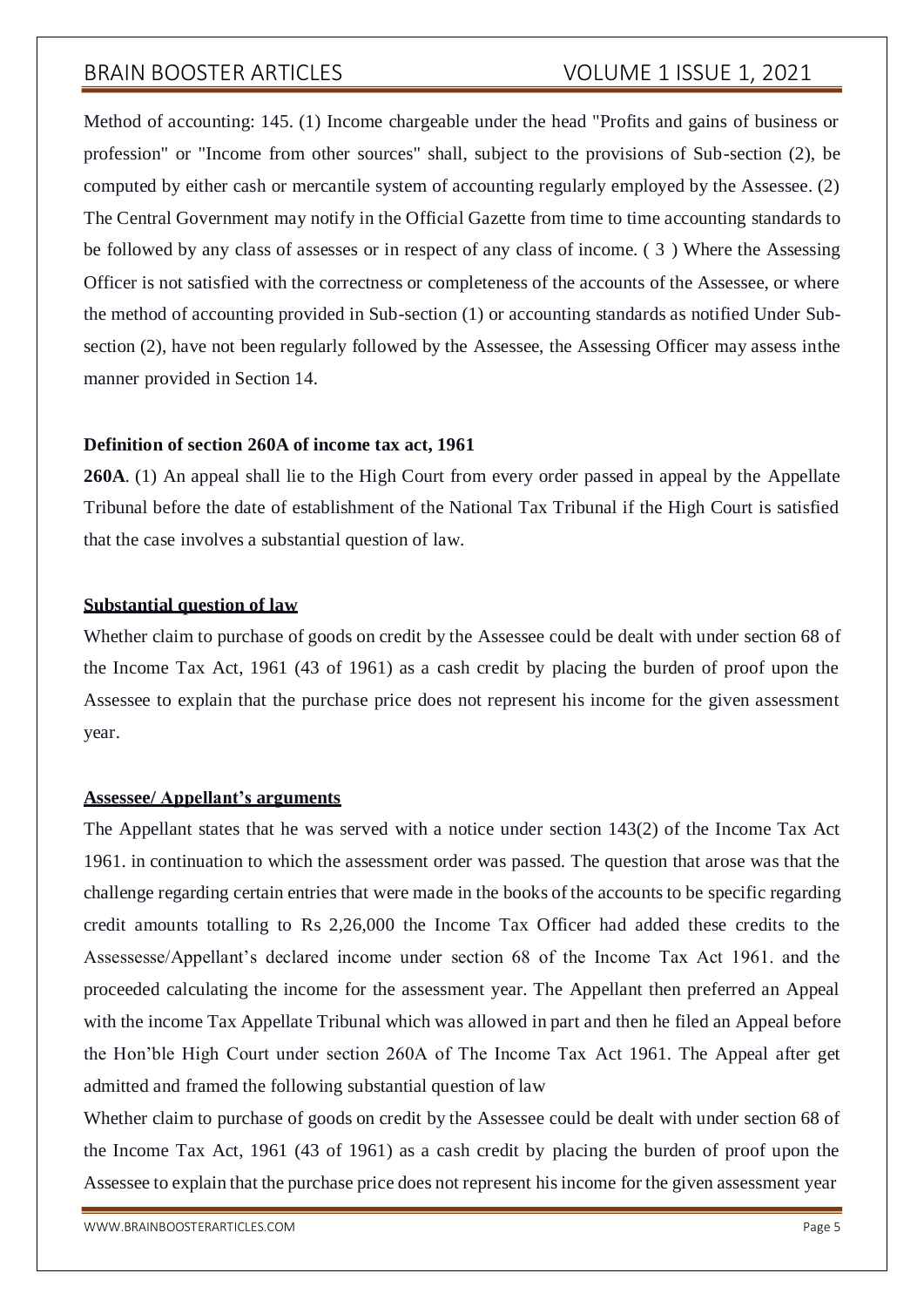and then the Hon'ble High Court hearing the arguments both the sides dismissed the Appeal vide its impugned order with the reasoning that the contention raised by the appellant was a benefit of facts. The ratio decedent pronounced by the Hon'ble High Court order was that there had been no purchase whatsoever that was not made by the assessee and the figure shown were all contrary to the truth it further affirmed that the alleged transaction was failed to be proved by me and that the department though tried to call out the truth in the said transaction ended in vein.

Having failed in the appeal the assessee escalated his appeal to the Hon'ble Supreme Court stating that the entry made by the Assessee is true and not a bogus entry and he further statesthat he will prove all the dealers from whom he had purchased the marble and further stated that the penalty which was imposed to him should be struck down and necessary order should be passed.

## **Respondent's arguments**

The respondent contended that the Assessee had forged the accounts about the tax payment and that the officer had relied upon the books of accounts of the Assessee. The officer then on good faith treated the cash credit of the Assessee and also had entered the same in the declared income of the Assessee. Only then was the total income computed by the officer.

The same was accepted by the Income Tax Officer. Then also the Assessee approached the Hon'ble High Court the Hon'ble High Court gave several chances to the assessee to prove that the entries made by him in his books of record are true to his knowledge and not a bogus statement. But the Assessee failed to prove the accounts entered by him that is the accounts of the dealers from whom the Assessee bought the marble. So from this, we can come to know that the Assessee has forged the accounts to escape from the tax payment if not he can prove it.

The amount mentioned under Credits in the balance sheet of the Assessee is not proper and it qualifies as cash credit which comes under section 68 of the Income Tax Act. Hence the petition for appeal by the Appellant should be dismissed as there is no proper evidence for his purchases and the ingenuity was established since there was no proper evidence for the existence of the said 13 unregistered dealers.

#### **Observation made by the court**

The court observed that in the first instance the assessing officer had recorded all the cash credits of the Assessee as declared income of him and told him to pay the tax accordingly and a penalty proceeding